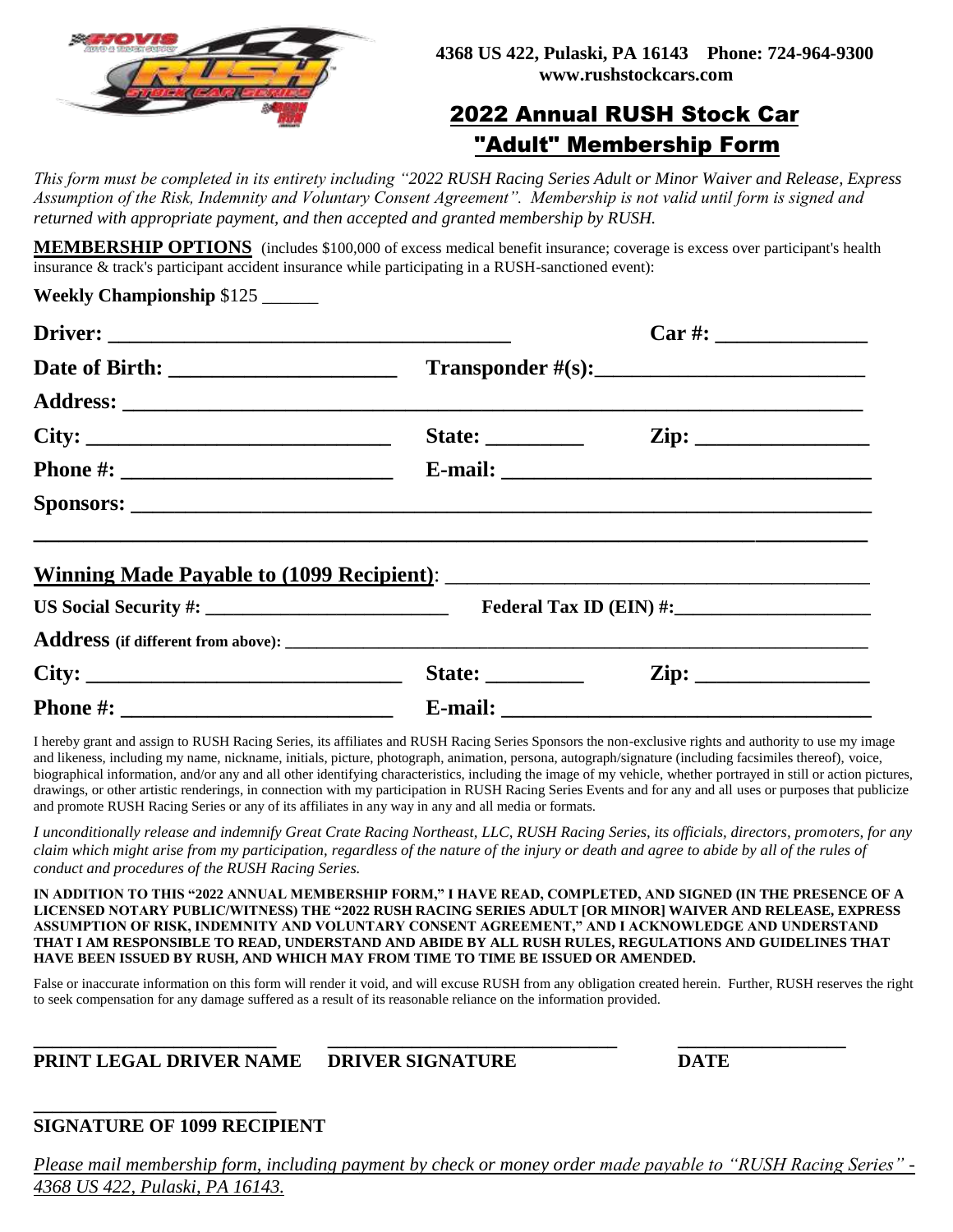### **GREAT CRATE RACING, LLC D/B/A RUSH RACING SERIES**

#### **2022 ADULT RELEASE AND WAIVER OF LIABILITY, EXPRESS ASSUMPTION OF RISK, INDEMNITY AND VOLUNTARY CONSENT AGREEMENT**

**THIS AGREEMENT MUST BE CAREFULLY READ AND SIGNED IN CONSIDERATION OF** my ability to participate in any and all motor vehicle racing series and events sanctioned, promoted, and/or operated by the Great Crate Racing Northeast, LLC doing business as the RUSH Racing Series, and/or any RUSH Touring Series or events (hereinafter collectively "RUSH") at any and all facilities throughout the United States of America and Canada during the **2022 season (January 1, 2022 through December 31, 2022)** and any and all affiliated activities including, without limitation, driving, racing, training, learning, practicing, competing, maintaining vehicles, observing and spectating, or for any other purpose (hereinafter collectively "EVENTS") and/or **IN CONSIDERATION OF** my ability to enter into or upon any RESTRICTED AREA (hereinafter defined as including, but not limited to, the racing track and surface, pit areas, infield, paddock and garage areas, grandstand areas, and all walkways, concessions, and other areas appurtenant to any area where any activity related to the EVENTS are or will be taking place) in connection with the EVENTS. The undersigned, on behalf of himself/herself, his/her personal representative, heirs, and next of kin (hereinafter collectively "UNDERSIGNED") hereby:

1. **INSPECTION**: Acknowledges, agrees and represents that immediately upon entering any RESTRICTED AREA, the UNDERSIGNED shall and shall continuously thereafter, inspect every area of the RESTRICTED AREA which the UNDERSIGNED enters, and the UNDERSIGNED further agrees and warrants that, if at any time, the UNDERSIGNED is in or about any part of the RESTRICTED AREA and feels anything to be unsafe, the UNDERSIGNED will immediately advise a representative, employee or agent of RUSH and the owner or operator of the RESTRICTED AREA of such, and if necessary will leave the RESTRICTED AREA and/or refuse to participate in the EVENTS.

2. **WAIVER AND RELEASE**: Hereby **RELEASES, WAIVES, DISCHARGES AND COVENANTS NOT TO SUE** RUSH, the operators, organizers, sponsors, and hosts of the EVENTS, officials, rescue personnel, the track and facility and location owners, lessors, leasees, inspectors, surveyors, underwriters, consultants and others who give recommendations, directions, or instructions or engage in risk evaluation or loss control activities regarding the track, facility and location, and each of their affiliated owners, subsidiaries, shareholders, officers, directors, managing agents, employees, independent contractors, members, agents, attorneys, investors, assigns, affiliated organizations and entities, and all other persons or entities participating or involved in the EVENTS (hereinafter collectively "RELEASEES"), **FROM ALL LIABILITY** to the UNDERSIGNED for any and all loss or damage and any claim or demands therefore on account of **INJURY TO THE PERSON OR PROPERTY OR RESULTING IN DEATH** of the UNDERSIGNED arising out of or related to the UNDESIGNED's participation in any way in the EVENTS and/or the UNDERSIGNED's presence in or upon the RESTRICTED AREA where the EVENTS are or will be taking place, even that caused by the ordinary **NEGLIGENCE** of the RELEASEES (hereinafter "LIABILITY"). The LIABILITY encompasses, but is not limited to, active or passive conduct, ordinary NEGLIGENT RESCUE EFFORTS, and ordinary NEGLIGENT enforcement of (or the failure to enact or enforce) rules, regulations and guidelines. It also encompasses, without limitation, LIABILITY concerning the ordinary NEGLIGENT selection, use, operation, design and/or maintenance of any equipment, facility, location, or service related to the EVENTS.

3. **MEDICAL CONSENT AND RELEASE**: Hereby specifically **AUTHORIZES AND CONSENTS TO** RELEASEES providing and/or arranging for **MEDICAL CARE OR TREATMENT OR EMERGENCY MEDICAL SERVICES OR RESCUE EFFORTS** in the event of an emergency or in the event of an injury or medical condition that develops or occurs during participation in the EVENTS or during the UNDERSIGNED's presence in or upon the premises, facilities, and locations where the EVENTS are or will be taking place. UNDERSIGNED expressly WAIVES AND RELEASES AND AGREES TO HOLD RELEASEES HARMLESS from and against any and all LIABILITY arising therefrom.

4. **EXPRESS ASSUMPTION OF RISK**: Hereby acknowledges that the ACTIVITIES are **EXTREMELY DANGEROUS** and involve the **RISK OF SERIOUS INJURY AND/OR DEATH AND/OR PROPERTY DAMAGE**. This agreement also constitutes an express and contractual **ASSUMPTION OF ALL RISKS AND DANGERS** associated with the EVENTS, which include, but are not limited to, the risk of being struck by objects or equipment and/or making contact with or colliding with other participants, spectators, other persons, and natural or manmade objects. The EVENTS will include participants of all skill and experience levels (including both professional and amateur persons) and varying levels of equipment, and UNDERSIGNED expressly assumes the risks associated with mixed and varying skill levels and varying equipment. RELEASING PARTY also acknowledges that there may be undefined and presently unknown risks and dangers associated with the EVENTS, and that there may be risks and dangers that may result from the ordinary **NEGLIGENCE** of the RELEASEES. This includes the potential ordinary NEGLIGENCE in the implementation or enforcement of (or the failure to implement or enforce) any rules, regulation or guidelines related to the EVENTS and/or the potential ordinary **NEGLIGENCE** in the selection, use, operation, design, or maintenance of any equipment, course, competition, facility or service related to the EVENTS. UNDERSIGNED hereby expressly assumes all such risks and dangers whether presently known or unknown. The UNDERSIGNED, also expressly acknowledges that injuries received may be compounded or increased by ordinary **NEGLIGENT RESCUE OPERATIONS OR PROCEDURES** of the RELEASEES or others.

5. **INDEMNITY AND HOLD HARMLESS**: Hereby agrees to **DEFEND, INDEMNIFY, AND SAVE AND HOLD HARMLESS** the RELEASEES and each of them from any loss, liability, damage or cost (including attorneys' fees and court costs) they may incur arising out of or related to the UNDERSIGNED's presence in or upon the RESTRICTED AREA where the events are or will be taking place, whether caused by the ordinary **NEGLIGENCE** of the RELEASEES or otherwise. UNDERSIGNED also hereby agrees to **DEFEND, INDEMNIFY, AND SAVE AND HOLD HARMLESS** the RELEASEES from any loss, liability, damage or cost (including attorneys' fees and court costs) caused by or arising out of any action or failure to act by UNDERSIGNED during or in connection with UNDERSIGNED's participation in the EVENTS, and/or arising out or UNDERSIGNED's improper, tortious, and/or criminal conduct.

6. **INFORMED CONSENT AND VOLUNTARY PARTICIPATION**: Fully acknowledges and understands that participation in the EVENTS will involve physical and strenuous activity and dangerous and changing circumstances and conditions. UNDERSIGNED has taken it upon himself or herself to be fully informed of the numerous inherent risks and potential dangers associated with the EVENTS, including the **RISK**